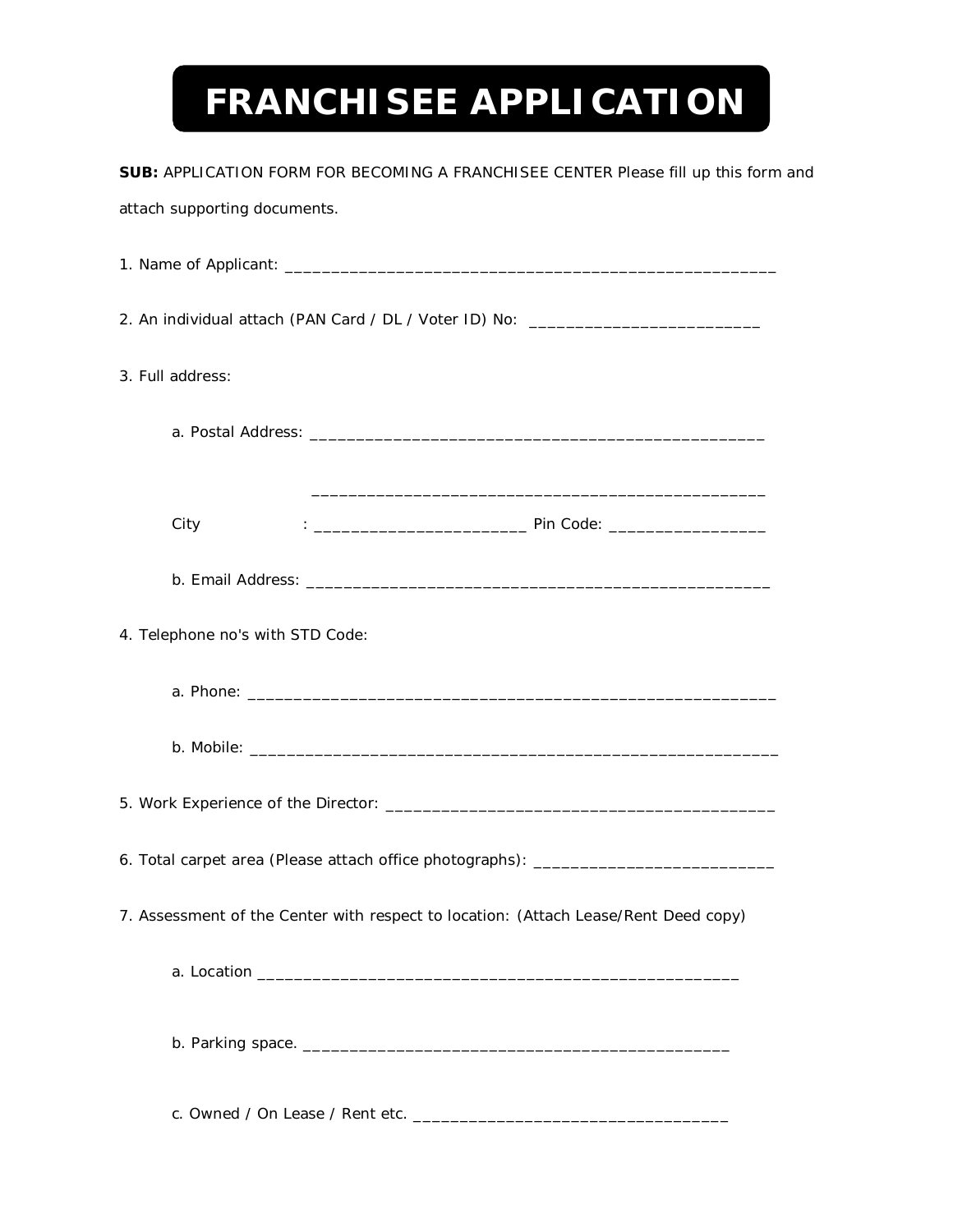## 8. Infrastructure of Center

| c. No. of PCs (Attach configuration details): __________________________________ |
|----------------------------------------------------------------------------------|
| d. Software source (Attach software details): __________________________________ |
|                                                                                  |
|                                                                                  |
|                                                                                  |
|                                                                                  |
| 9. Any collaboration with any other organization for IT or any other programs:   |

a. Name of the organization \_\_\_\_\_\_\_\_\_\_\_\_\_\_\_\_\_\_\_\_\_\_\_\_\_\_\_\_\_\_\_\_\_\_\_\_\_\_

b. Programs being undertaken \_\_\_\_\_\_\_\_\_\_\_\_\_\_\_\_\_\_\_\_\_\_\_\_\_\_\_\_\_\_\_\_\_\_\_\_\_